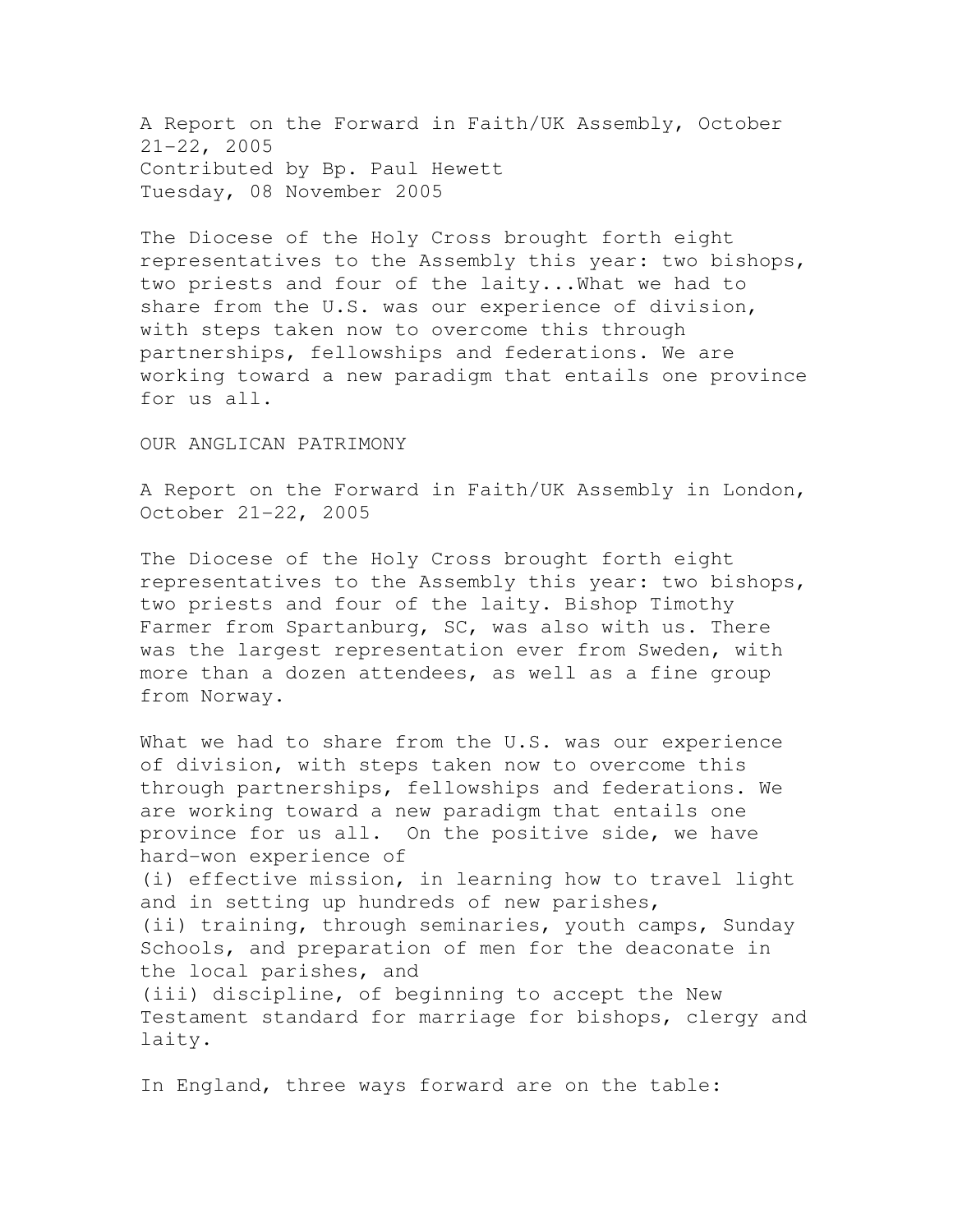(i) a code of practice (the gnostics' proposal to respect the orthodox, already a shambles and doomed to failure), (ii) continuance of a structural solution (having flying bishops, a practice which will not work once women become bishops), and (iii) the new province.

This Assembly above all else resolved to insist on the new province as the only possible way forward. The second part of the book Consecrated Women is the legislation that FiF will put to the General Synod. We are closing in fast on D-Day, when the legislation will be presented. The stakes are high, and both sides need the new province.

The new province is an earthenware vessel, a container for the orthodox members of the Church of England. Aiden Nichols, OP, has asked us "to specify what it is about [our] distinctive patrimony that [we] wish to safeguard" (New Directions, October 2005, p.9). In other words, can we say what we want to put in the container; can we sum up what makes us unique as Anglicans and what we want to offer the rest of the body, without loss-by-absorption?

For the first six centuries of her life, the Celtic and British Church had close ties with the eastern or emerging Byzantine Empire through the tin trade. The British Church would have had ready access to the works of the eastern fathers. It may not be a coincidence that C.S. Lewis wrote a foreword to an edition of Athanasius' On the Incarnation. Although we have eminent Thomists in our ranks like Eric Mascall, it is typical for our theologians to be completely grounded in the eastern fathers, so much so that Michael Ramsey once called Anglicanism an outbreak of Orthodoxy in the West. We tend to see dogmas not so much as things to define, as holy mysteries into which we enter. Cranmer's post-communion prayer is an example of this. That Orthodoxy is deep within the marrow of our bones has given us a unique ability to relate to the churches of the East.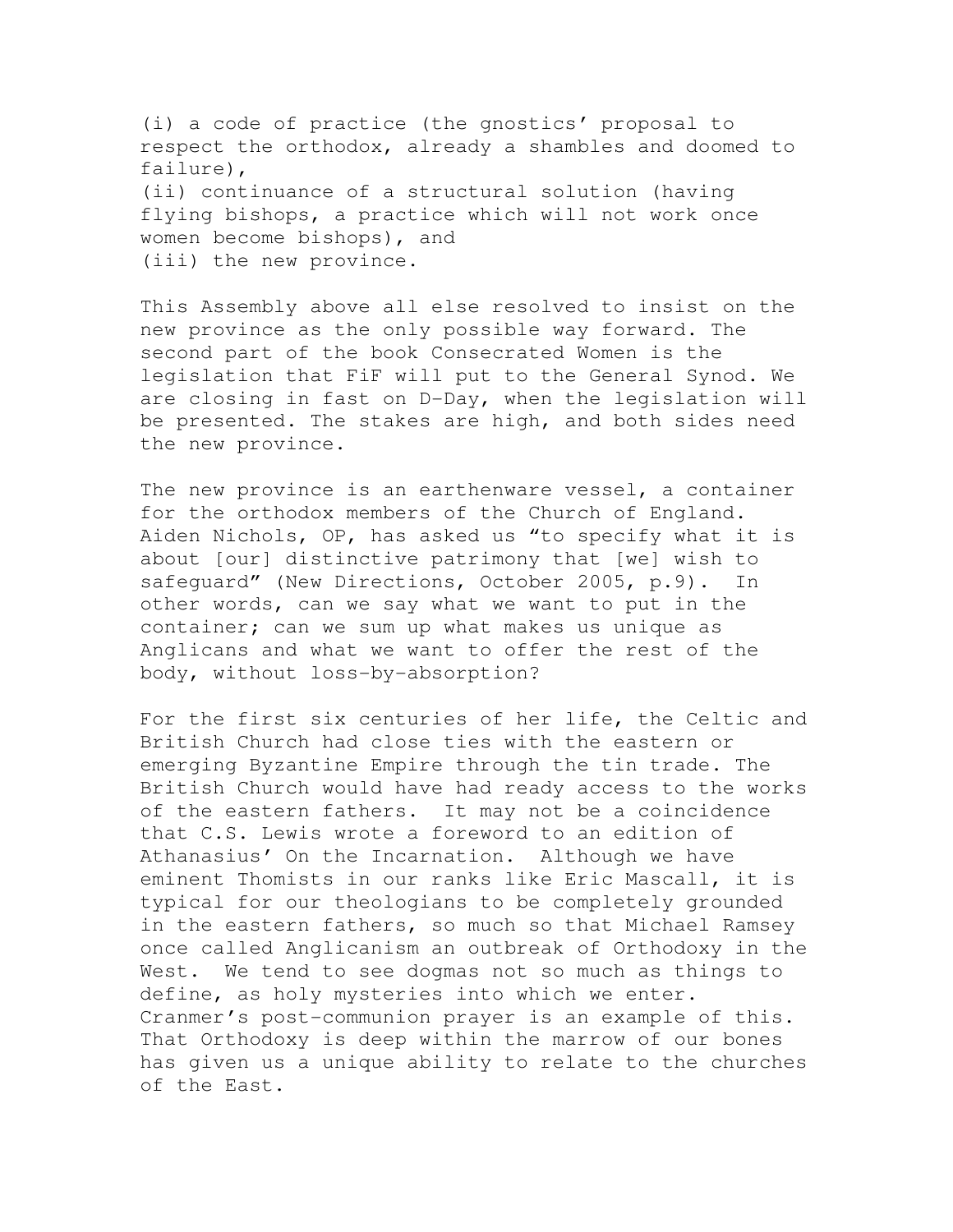There is something else that reveals a deep affinity between Anglicanism and Orthodoxy. Sometimes in Anglican chant there is almost a sense that the canticle or anthem could have been composed in Russia. There are more than one or two settings in Anglican chant of the Nunc dimittis, for example, whose resonance with Russian chant is amazing. Some of John Tavenor's work in our time makes this resonance explicit.

In his book English Spirituality, Martin Thornton focuses on the role of the Benedictines in the formation of the Anglican ethos. The family is the model for life in Christ. The continental churches would tend toward the Ignatian model of the militia Cristi, the Church as the Army of God. In English spirituality, and with our smaller parishes, there is a tendency toward family relationships between priest and layman, monk and secular. Authority and spiritual direction are by and large sacramental, familial and empirical rather than juridical. From the Reformation onward, the bishops and clergy will usually be married. The bishop is father-in-God, and the confessor is pater familias. The parish family is rooted in one place, for stability and for the conversion and transfiguration of everyone and everything in it. The combined sense of rootedness and transfiguration has given rise to a strong sense of mission.

The foundation of the Christian life is the Liturgy, seen as both the Mass and the Office, from which flows personal devotion based on the Bible. When Anglicans assemble, they usually say the Office together, whereas our Roman brethren will tend toward para-liturgical devotions like the Rosary.

The Book of Common Prayer is not so much a series of services as it is a system, a Requla, with the same pastoral spirit and domestic emphasis as Benedict's Rule. There is a domestic flavor to spirituality, and what Thornton calls a unique humanism and optimism. The Anglican is less interested in formal mediation and more prone to habitual recollection, constant meditation on Christ's presence, as what links up the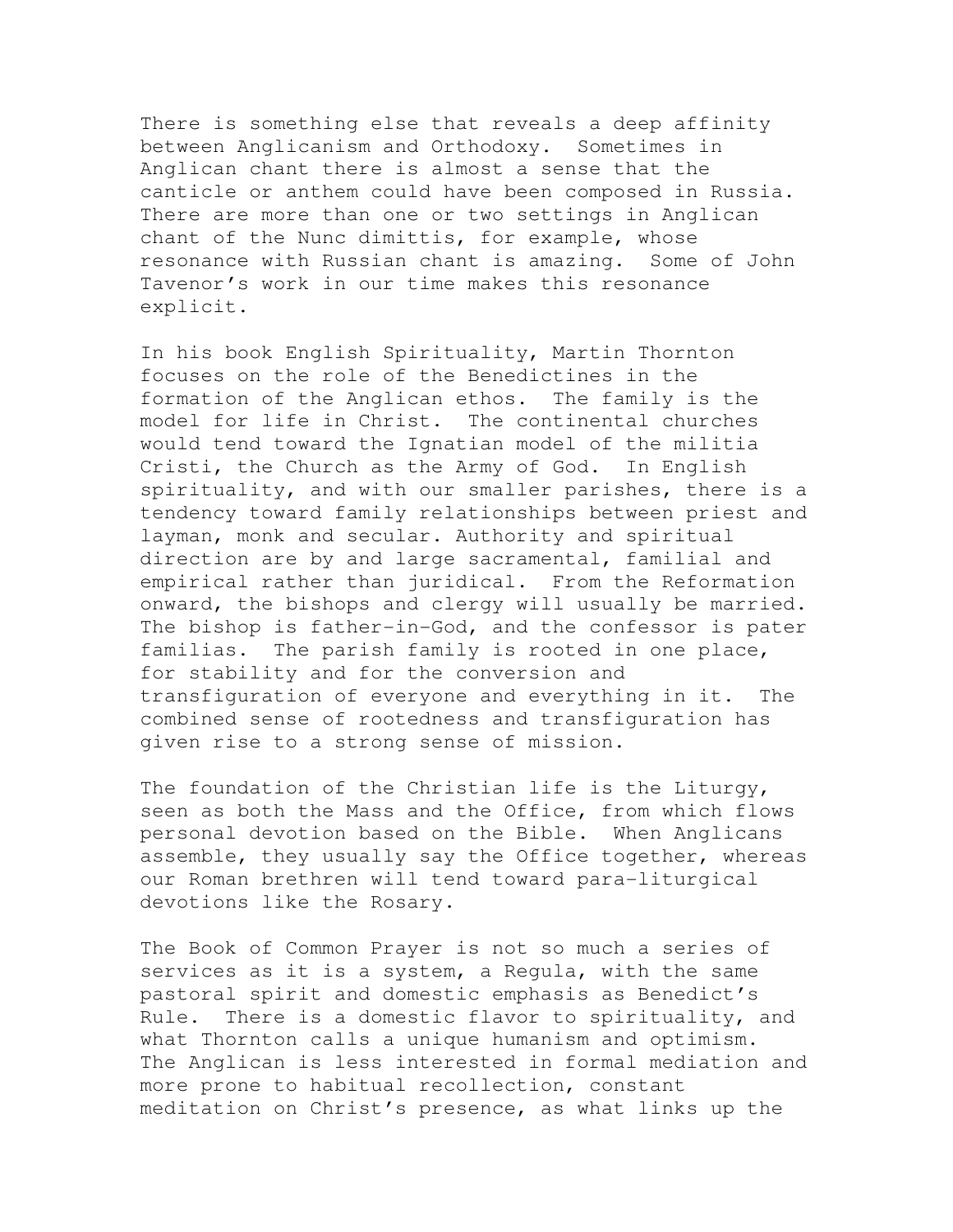Offices with the Eucharist. As with the Orthodox, there tends to be an "affective-speculative synthesis," a wedding of head and heart, theological and emotional, doctrinal and devotional, fact and feeling. The Prayer Book makes possible a total Christian life in the world, supported by the Liturgy.

Having lived in England for over three years, I discovered a metaphor that illustrates the difference between the Anglican and the Continental way. The Roman roads go from A to B in straight lines. The Romans, and the Christians who inherit this ethos, love efficiency, order, organization, administration and precise code law. English roads also go from A to B, coming to the same destination but following the contours of the land or some old cow path. The longer it takes to go from A to B the better, because here efficiency is not the priority. The experience of the journey is what is important: the mystery of discovering, for instance, some fabulous little pubs or inviting inns in the villages along the way.

So, too, with gardens. Continentals prefer precise, mathematical gardens. The English go for more spontaneity, perhaps the casual look of a garden tended by an ordinary family.

So, too, with music and the arts. We have the example of the folk tunes that inspired some of Vaughan Williams' lovely hymns. Obviously, the different emphases are two sides of the same coin, and in our crisis today we see how much we need one another.

God has allowed the English people and the English Church to be unique in the world. Because England sustained so many migrations and invasions, the language has the largest vocabulary in the world. As the Anglo-Saxon peoples settled in, they took on vocabulary from their Celtic and Latin predecessors. But with the subsequent invasions from the Scandinavians and the Norman French, the natives absorbed massive amounts of new vocabulary to be worked into and absorbed into English. The English language developed an amazing capacity to absorb and be enriched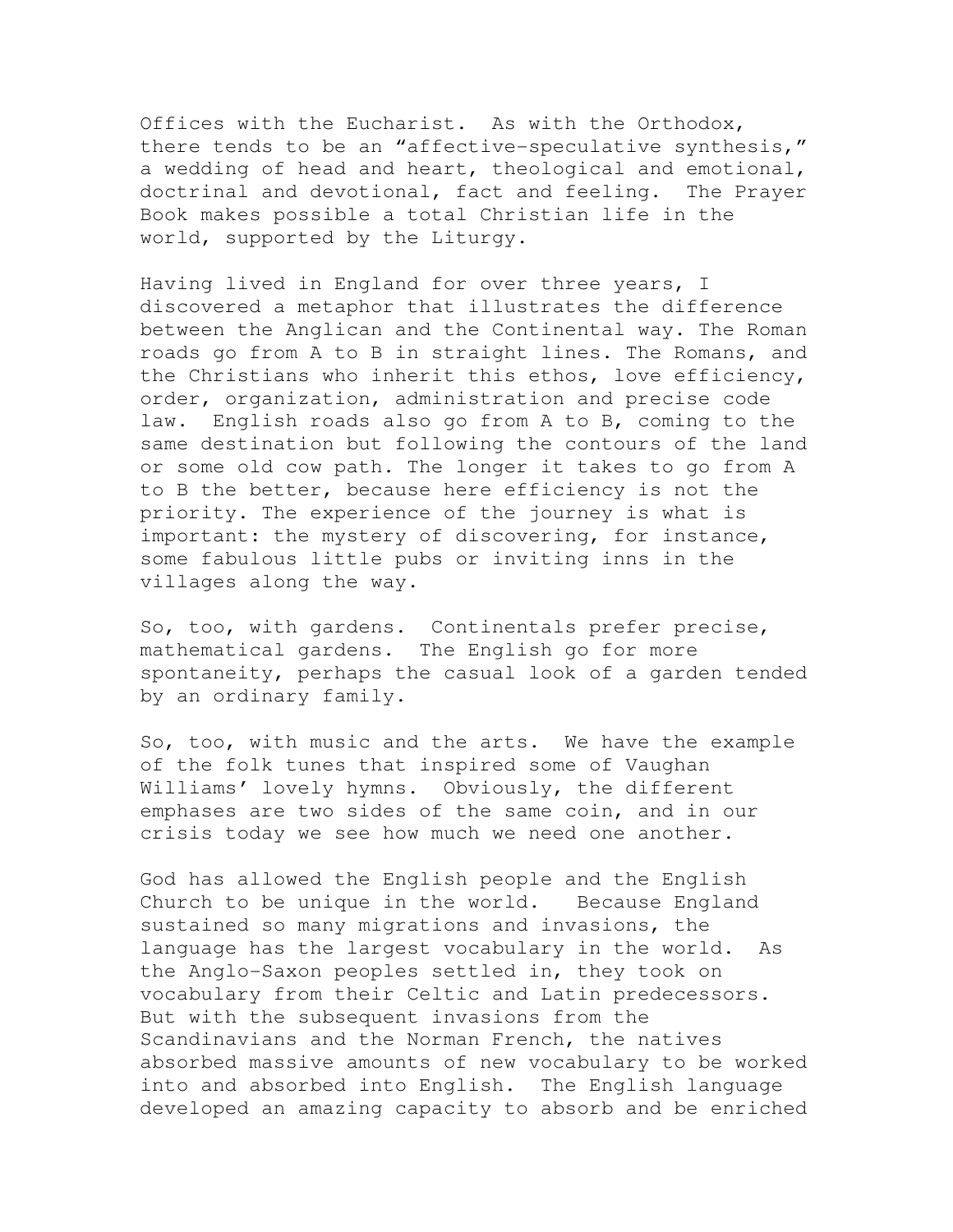by new influences without overthrowing the original order. English remains a Germanic language. This ability to understand and absorb gives the Anglican churches the gift of understanding deeply and working closely with the Roman, the Protestant and the Orthodox. This gift may help explain why the devil has attacked our community with such ferocity.

I like to teach our confirmands that in order to understand and be grateful for our Christian Western heritage, one must know whence it came. It has a founder, St. Benedict. And in order to understand our mother tongue, one must know the three great masterpieces that most influenced its modern form: the Book of Common Prayer, the King James Bible, and the works of William Shakespeare.

The English are the first people in the West to develop a parliamentary system of government, a strong sense of personal freedom, a growing middle class, literacy, and a people often taught to think things through for themselves. The Anglo-Saxon sense of freedom gave the army something to make it flexible, creative and effective: the sergeant.

The way in which Church and State have interrelated in England has unique features which helped give rise to the British Empire. Church and State cooperate to reinforce values like personal initiative, responsibility, duty and hard work. For all its faults, the British Empire is arguably the best there ever was, tending to promote good local administration, justice, dignity and basic freedoms. There are people in Uganda and India who wish they were still part of the British Empire. There were Roman Catholics in the 19th century who regretted that the Church in England separated from them in the 16th. There are Roman Catholics today who would like to be able to enter into and experience the Church that produced the theological and liturgical treasures of the Caroline divines and the many luminaries that followed.

JRH Moorman chronicles some of these Anglican worthies in his Anglican Spiritual Tradition, describing the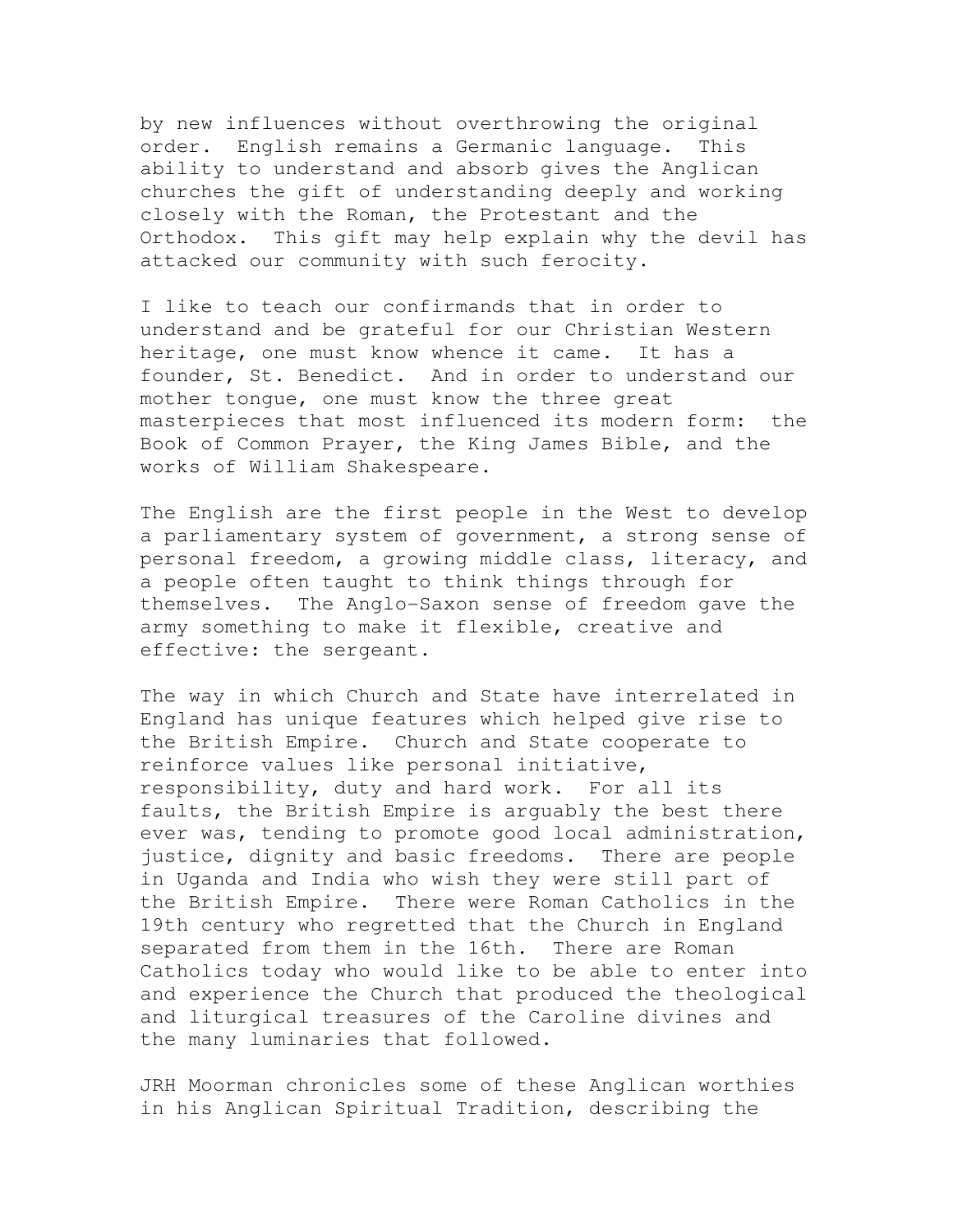role of the English Bible and the Book of Common Prayer in their formation. With the reformed catholic tradition, and with the old interest in the eastern fathers, there is a flowering in Anglicanism from the 17th century onwards of a new awareness of the Holy Spirit…what John Zizioulas calls, in his book Being As Communion, "pneumatological conditioning." Everything in Christ's life, everything in the Kingdom, is pneumatologically conditioned, or is in the Holy Spirit. This perspective enables us to transcend much of the theological conflict of the 16th century regarding sacraments, authority and the nature of the Church, the Church as the Sacrament of the Holy Spirit. Vatican II began to open the Roman Catholic Church to more of this perspective. Someday we may see courses in pneumatology preceding the ones on Christology. But pneumatology has been deeply embedded in Anglican theology and so it is no coincidence that the epiclesis was first restored to the Western Liturgy with the Prayer Book of the 17th century non-jurors in Scotland, which passed to the United States through Samuel Seabury and the American Prayer Book of 1789.

Zizioulas also talks about eschatological conditioning (everything in the Kingdom is from above, from the Father) as this relates to apostolic continuity and succession. In Anglicanism, as in Orthodoxy, we tend toward the eschatological approach to apostolic continuity: the apostles and their successors are in heaven, standing as a college, in a circle, around the Lamb and His Throne. The Roman Church tends towards the historical approach to succession, and sees the succession in linear terms, coming to us in an unbroken succession from Peter to the present. Zizioulas describes a synthesis of the historical and eschatological approaches, and the consequences of this synthesis for the life of the Church. Rome and Orthodoxy are called to rediscover one another at the deepest levels. In the West, we need more of the East's understanding of pneumatology and eschatology. The East needs more of the West's historical approach, of the Church living and ministering in the present, and in the long progression of time.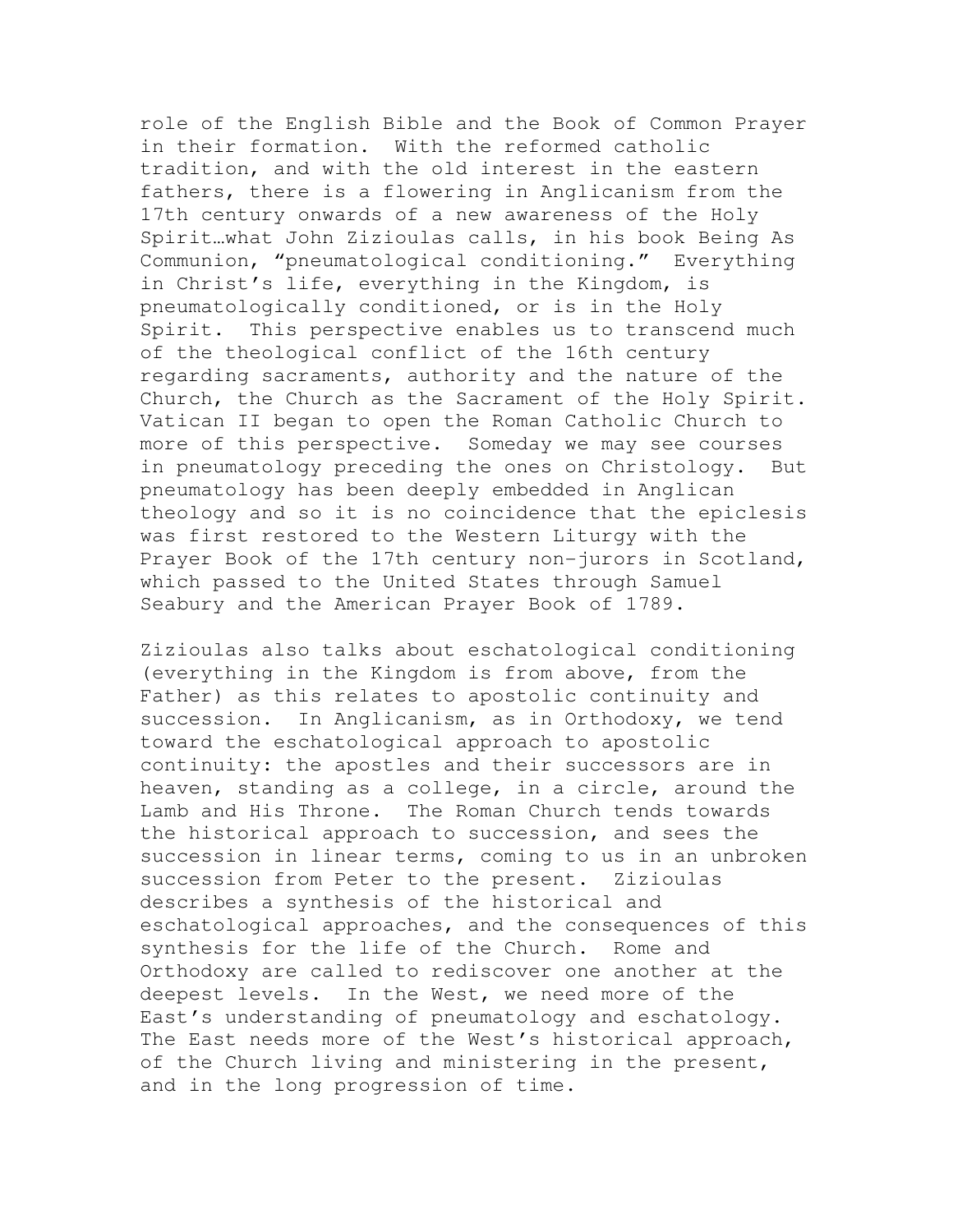If Rome is the shoe and Orthodoxy is the foot, we Anglicans can be the shoehorn. All through the centuries, Anglicans have had warm relationships with the Orthodox, never more so than in the United States after World War II. Many Greeks were immigrating into the United States and were welcomed into our Episcopal churches, as members and as communities forming their own new congregations. The Greek bishops said to their people that they should even receive Holy Communion at our altars, if there were no Greek parishes nearby. The sincere friendship and rapport the Episcopal Church had with the Greek Orthodox was grievously shattered in 1976 with the purported ordination of women. The Greeks were betrayed. It is up to the orthodox Anglican remnant in the United States to re-build the relationship with the Greeks, and perhaps we are the only ones who can do it. If we can make some headway here, it may be the most precious gift we bring to Rome when the time comes.

Here is how we might sum up the Patrimony we as Anglicans want to protect and continue, through full communion with the sees of Rome and Constantinople: (i) In matters of theology, our model is the consensus of the undivided Church of the first millennium. (ii) We allow for the genius of simple canon law, selfgovernance and personal freedom that grew out of the Celtic-Anglo-Saxon experience in Church and State. (iii) There could be a Book of Common Prayer, revised locally for the provinces of the orthodox Anglican realignment, that is consistent with the historical Books of Common Prayer as a Benedictine regula, and reflects our union with the Holy See.

(iv) The re-aligning orthodox Anglican provinces, including the new one in England, gather as an orthodox Anglican Communion. This kind of gathering is now occurring for the provinces of the "global south." (v) We continue our emphasis on the Church as the Family of God, expressed in the sacramental exercise of authority by our bishops as fathers-in-God. (vi) We continue a married clergy and, if possible, episcopate.

(vii) Our calendar includes our "Anglican worthies."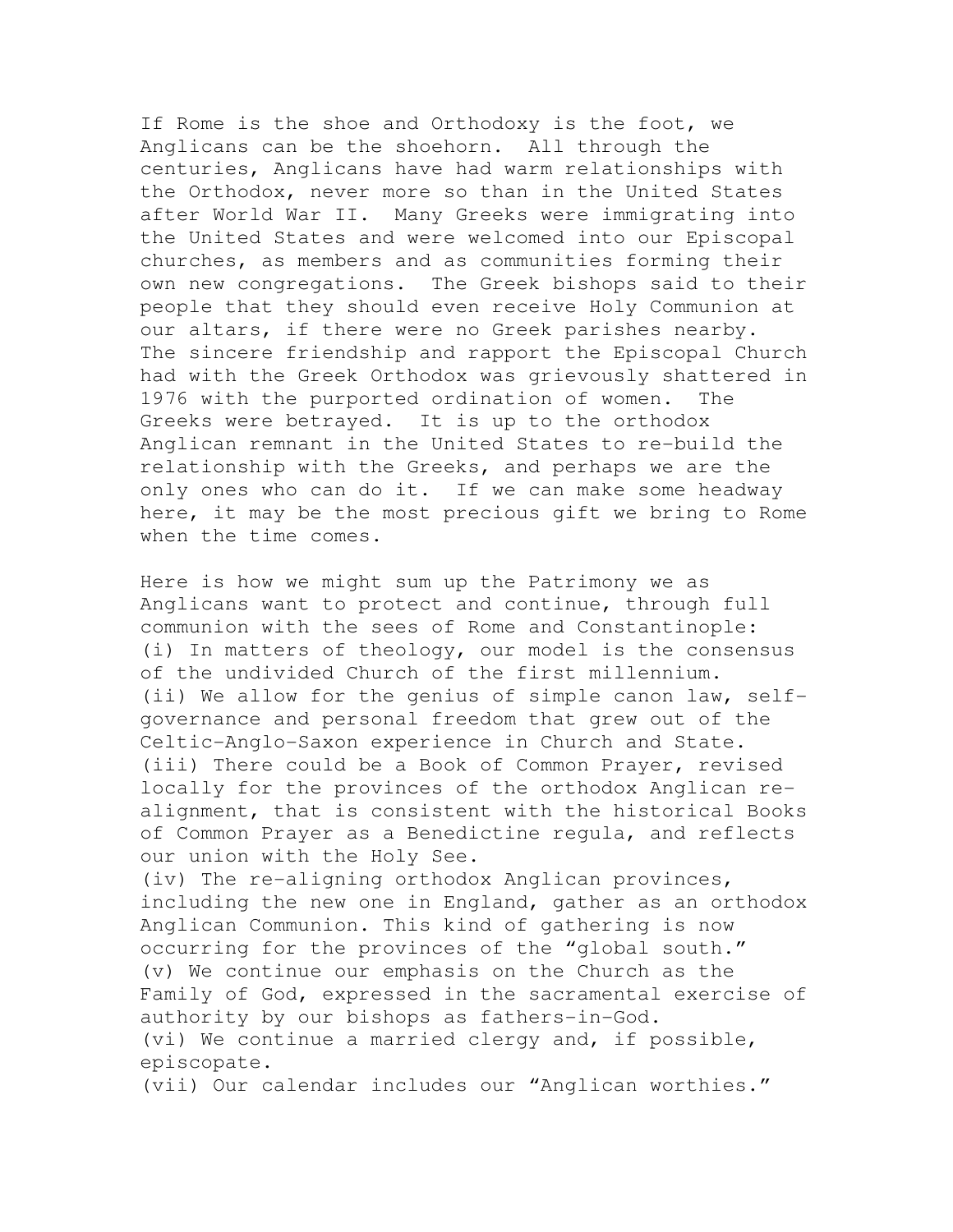(viii) Anglican theological colleges throughout our provinces can be identified or established. (ix) We have the freedom to build bridges with the Orthodox.

As we sum up the unique heritage that needs to be preserved and offered as a gift to enrich the rest of the Body, we see that a large part of our vocation is ecumenical, to help reveal the essential unity of the Body, to help the two lungs, East and West, breathe together again. By and large, Anglicans are uniquely the Christians who have a foot in the Roman, the Orthodox and the Protestant camps. The life of each of these flows through our veins and is in our spiritual genes. God can use us to discover one another at deeper levels and broker understanding and rapport throughout the Body.

The hosts of hell have worked overtime to savage our community. The Holy See may want to ask us how we expect to keep our act together as an Anglican uniate body, after having lost so many provinces to the gnostics. Alexander Solzhenitsyn gives us the big picture in August 1914, the beginning of Europe's 30 year-long civil war, ultimately against the forces of gnostic barbarism. Basically it was Anglicans who won WWII: Churchill and Roosevelt, and the great generals -Patton, McArthur, Mountbatten, Montgomery – and the Canadian, Indian and Australian cohorts, and all the Anglican bishops who gave spiritual support. Of course, the Russians were in there, too, and the Free French.

After the victory, Solzhenitsyn says, a spiritual exhaustion settled over the next layers of leadership, who were not ready for an even more subtle demonic onslaught of the more insidious and damaging gnostic feminism. The Episcopal Church took the first wave of this deadly new onslaught and was shattered. Canada fell next, then New Zealand, Australia, various African provinces, and finally, England. We are about where England and the West were in 1943. The orthodox remnants who have risen up (with the massive orthodox provinces like Nigeria) are weighing in, battle